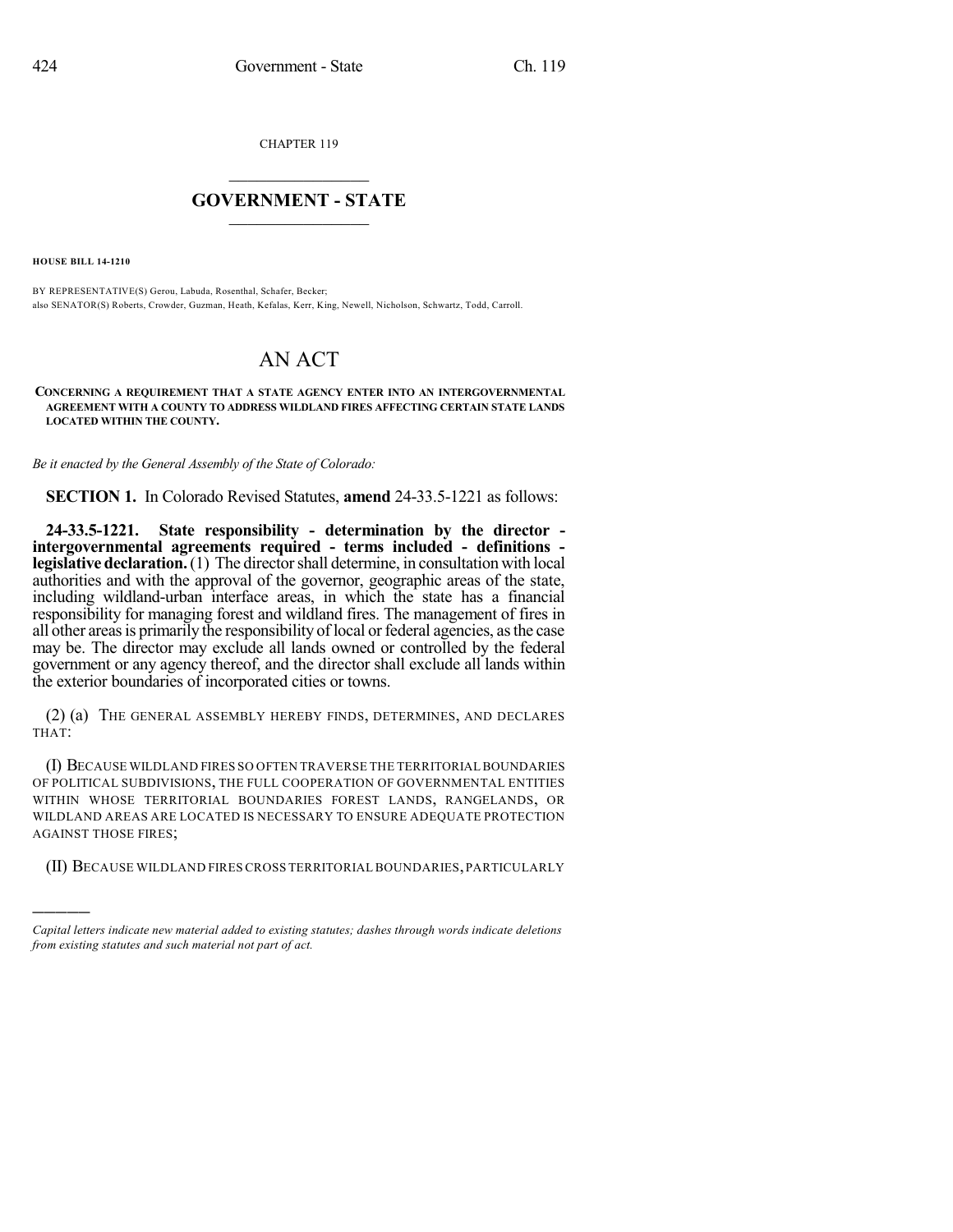## Ch. 119 Government - State 425

IFCOOPERATIVE FIRE MITIGATION POLICIES ARE NOT ESTABLISHED AND MAINTAINED, PROTECTING THE PUBLIC FROM THE DANGERS OF SUCH FIRES, ESPECIALLY FIRES OCCURRING IN WILDLAND-URBAN INTERFACE AREAS, IS A NECESSARY ENDEAVOR AND A MATTER OF STATEWIDE CONCERN; AND

(III) THIS SUBSECTION (2) IS ENACTED FOR THE PURPOSE OF REQUIRING INTERGOVERNMENTAL COOPERATION BETWEEN A COUNTY AND ANY STATE AGENCY THAT OWNS WILDLAND AREAS LOCATED WITHIN THE COUNTY TO MITIGATE THE HARM CAUSED BY WILDLAND FIRES AFFECTING LAND AREAS IN THE INTEREST OF PROTECTING THE PUBLIC HEALTH AND SAFETY.

(b) AS USED IN THIS SUBSECTION (2),UNLESS THE CONTEXT OTHERWISE REQUIRES:

(I) "FOREST LAND" MEANS LAND OF WHICH AT LEAST TEN PERCENT IS STOCKED BY FOREST TREES OF ANY SIZE AND INCLUDES LAND THAT FORMERLY HAD SUCH TREE COVER AND THAT WILL BE NATURALLY OR ARTIFICIALLY REGENERATED. "FOREST LAND" INCLUDES ROADSIDE, STREAMSIDE, AND SHELTERBELT STRIPS OF TIMBER THAT HAVE A CROWN WIDTH OF AT LEAST ONE HUNDRED TWENTY FEET. "FOREST LAND"INCLUDES UNIMPROVED ROADS AND TRAILS,STREAMS,AND CLEARINGS THAT ARE LESS THAN ONE HUNDRED TWENTY FEET WIDE.

(II) "RANGELAND" MEANS AN EXPANSE OF LAND THAT IS UNFORESTED AND ON WHICH IT IS SUITABLE FOR LIVESTOCK TO WANDER AND GRAZE.

(III) "STATE AGENCY" HAS THE MEANING SET FORTH IN SECTION 24-18-102.

(IV) "WILDLAND AREA" MEANS AN AREA IN WHICH DEVELOPMENT IS ESSENTIALLY NONEXISTENT, EXCEPT FOR ROADS, RAILROADS, POWER LINES, AND SIMILAR INFRASTRUCTURE, AND IN WHICH STRUCTURES, IF PRESENT, ARE WIDELY SCATTERED.

(V) "WILDLAND FIRE" MEANS AN UNPLANNED OR UNWANTED FIRE IN A FOREST LAND, RANGELAND, OR WILDLAND AREA, INCLUDING AN UNAUTHORIZED HUMAN-CAUSED FIRE, AN OUT-OF-CONTROL PRESCRIBED FIRE, AND ANY OTHER FIRE IN A FOREST LAND, RANGELAND, OR WILDLAND AREA WHERE THE OBJECTIVE IS TO EXTINGUISH THE FIRE.

(c) (I) (A) ON OR BEFORE JANUARY 1, 2017, EACH STATE AGENCY THAT OWNS ANY LAND CONSTITUTING FOREST LAND, RANGELAND, OR WILDLAND AREA SHALL ENTER INTO AN INTERGOVERNMENTAL AGREEMENT WITH EACH COUNTY IN WHICH THE LAND IS LOCATED TO MITIGATE WILDLAND FIRES AFFECTING THE LAND AREAS OF THE STATE AGENCY AND COUNTY. IN MAKING SUCH INTERGOVERNMENTAL AGREEMENT, THE PARTIES TO THE AGREEMENT SHALL CONSULT WITH ANY UTILITY PROVIDERS THAT HAVE FACILITIES IN THE AREAS SUBJECT TO THE AGREEMENTS TO THE EXTENT THAT THE AGREEMENTS WILL AFFECT THE PROVIDERS.

(B) SUB-SUBPARAGRAPH (A) OF THIS SUBPARAGRAPH (I) DOES NOT APPLY TO RIGHTS-OF-WAY, CONSERVATION EASEMENTS, OR STATE TRUST LANDS. HOWEVER, THE DEPARTMENT OF NATURAL RESOURCES AND THE STATE LAND BOARD SHALL EVALUATE THE FEASIBILITY OFENTERING INTO INTERGOVERNMENTAL AGREEMENTS SIMILAR TO THOSE REQUIRED UNDER SUB-SUBPARAGRAPH (A) OF THIS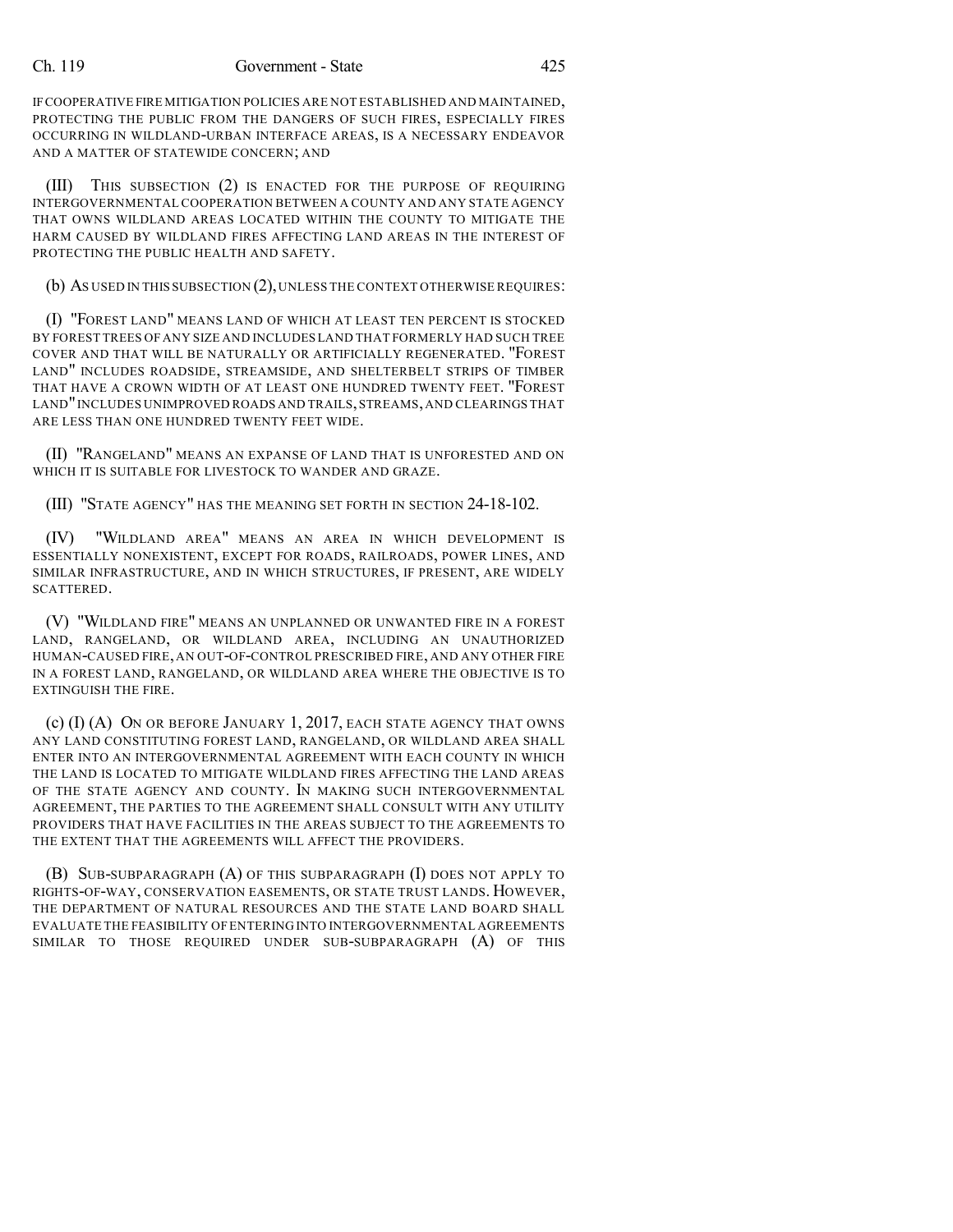426 Government - State Ch. 119

SUBPARAGRAPH (I) FOR STATE TRUST LANDS. PRIOR TO SEPTEMBER 1, 2014, THE DEPARTMENT OF NATURAL RESOURCES SHALL REPORT TO THE WILDFIRE MATTERS REVIEW COMMITTEE CREATED IN SECTION 2-3-1602, C.R.S., REGARDING ANY CONCLUSIONS REACHED SUBSEQUENT TO THIS EVALUATION, INCLUDING REASONABLE ALTERNATIVES TO ADDRESS WILDLAND FIRE MITIGATION AND SUPPRESSION COSTS WITH COUNTIES IN WHICH STATE TRUST LANDS ARE LOCATED.

(II) ANY AGREEMENT REQUIRED BY SUBPARAGRAPH (I) OF THIS PARAGRAPH (c) MUST ADDRESS THE FOLLOWING MATTERS:

(A) THE IDENTIFICATION OF ALL PARTIES TO THE AGREEMENT AND THEIR RESPECTIVE ROLES AND RESPONSIBILITIES REGARDING THE MITIGATION AND MANAGEMENT OF WILDLAND FIRES;

(B) THE PROCEDURES FOR COOPERATION AND COORDINATION AMONG THE PARTIES TO THE AGREEMENT;

(C) MANAGEMENT OBJECTIVES FOR FOREST LAND AND WILDLAND FIRE PREVENTION, PREPAREDNESS, MITIGATION, SUPPRESSION, RECLAMATION, OR REHABILITATION, AND THE DESIGNATION OF THE STATE AGENCY WITH FISCAL AND OPERATIONAL AUTHORITY FOR EACH OBJECTIVE;

(D) A DESCRIPTION OF AVAILABLE EMERGENCY OR MUTUAL AID RESOURCES IN THE EVENT OF WILDLAND FIRES;

(E) IDENTIFICATION OF THE PARTY OR PARTIES RESPONSIBLE FOR PAYING THE COSTS OF SUPPRESSION OF WILDFIRES OCCURRING ON STATE-OWNED LANDS;

(F) THE SPECIFICATION THAT REIMBURSEMENT AND BILLING PROCEDURES WILL BE HANDLED THROUGH THE DIVISION'S EXISTING BILLING PROCESS; AND

(G) ACTION THAT MAY BE UNDERTAKEN BY ONE PARTY TO THE AGREEMENT IF ANOTHER PARTY TO THE AGREEMENT FAILS TO SATISFY ITS DUTIES OR RESPONSIBILITIES UNDER THE AGREEMENT.

(d) THE AGREEMENT REQUIRED UNDER PARAGRAPH (c) OF THIS SUBSECTION (2) MUST BE EXECUTED BY ALL PARTIES TO THE AGREEMENT.

(e) NOTHING IN THIS SUBSECTION (2) ALTERS OR AFFECTS THE MANNER IN WHICH SUPPRESSION COSTS ARE HANDLED:

(I) DURING AN AGREED-UPON MUTUAL AID PERIOD; OR

(II) PURSUANT TO AN EXISTING AGREEMENT.

**SECTION 2. Act subject to petition - effective date.** This act takes effect at 12:01 a.m. on the day following the expiration of the ninety-day period after final adjournment of the general assembly (August 6, 2014, if adjournment sine die is on May 7, 2014); except that, if a referendum petition is filed pursuant to section  $1(3)$ of article V of the state constitution against this act or an item, section, or part of this act within such period, then the act, item, section, or part will not take effect